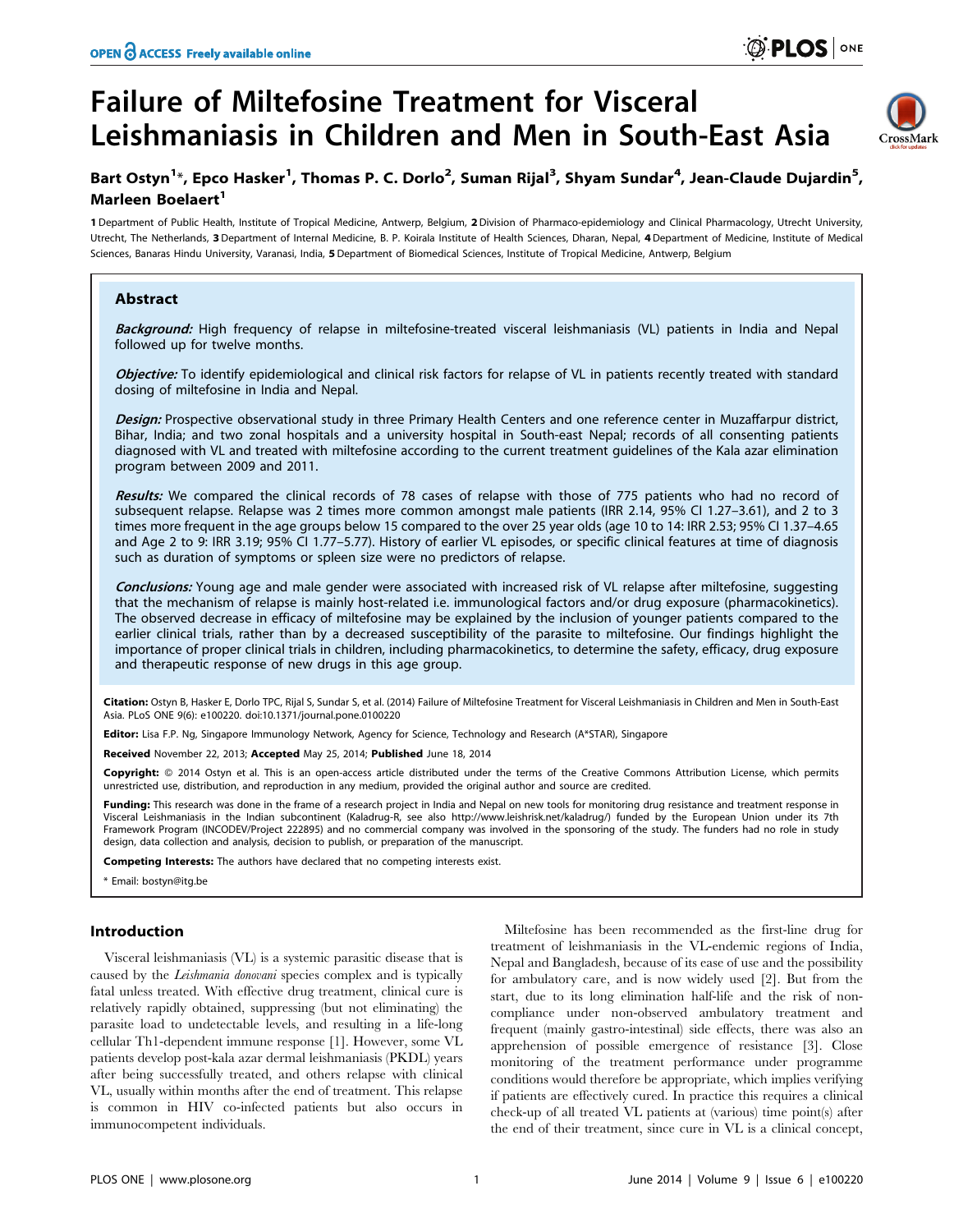Table 1. Case definitions for the treatment outcome recording of VL patients.

| Initial cure:                | Treatment completed, clinical improvement (absence of fever, regression of enlarged spleen+return of appetite and/or gain in<br>body weight).                               |
|------------------------------|-----------------------------------------------------------------------------------------------------------------------------------------------------------------------------|
| Non-response:                | Signs and symptoms of VL persist or recur+confirmation by a positive smear.                                                                                                 |
| Defaulter:                   | VL case who did not complete the 28 day treatment regimen of Miltefosine and/or did not present for assessment after<br>treatment in the facility where they were enrolled. |
| Side-effects related switch: | Side effects requiring Miltefosine stop and change of treatment.                                                                                                            |
| Death:                       | Any death, whether or not related to KA                                                                                                                                     |
| Late treatment outcomes      |                                                                                                                                                                             |
| Definite cure:               | VL case with initial cure and no clinical signs (fever, or increase in spleen size since last visit), six/twelve months after<br>completion of therapy                      |
| Relapse:                     | VL case with initial cure but with reappearance of clinical symptoms and/or signs along with smear positive for LD bodies<br>during the six/twelve months of follow up      |
| Lost to follow-up:           | VL patient who completed therapy but who did not present/could not be traced for assessment at six/twelve months post-<br>treatment.                                        |
| Death:                       | Any death, whether or not related to KA                                                                                                                                     |

Early treatment outcomes

Note: Treatment Failure: includes both non-response and relapse.

Adapted from TDR/WHO. Indicators for monitoring and evaluation of the kala-azar elimination programme. 2010.

doi:10.1371/journal.pone.0100220.t001

based on remission of the symptoms and absence of relapse in the months following treatment, but there is no laboratory test of cure. We developed and piloted a tool kit for registering early and late treatment outcomes of VL at point-of-care level [4].

In the VL elimination programme in this region there is little attention to the monitoring of the clinical outcomes be it immediately at the end of treatment, or even more so in the months following [5]. Yet, long-term follow-up of patients has proven feasible for other diseases such as tuberculosis and HIV/ AIDS care and is also required for non-infectious diseases such as hypertension and diabetes [6,7].

We recently reported high relapse rates in HIV-negative VL patients treated with miltefosine in non-supervised, ambulatory treatment in Nepal [8]. In this cohort of 120 VL patients, enrolled at a third-line university hospital, 24 patients relapsed within 12 months after completion of treatment (20%, 95% C.I. 12.8–27.2). No significant risk factors were found apart from having an age below 12 years (IRR = 2.43, 95% C.I. 1.09–5.42). Also in India, in a more controlled setting where 567 VL patients were treated with miltefosine under directly observed treatment (DOT), a substantial increase in the failure rate was noted compared to the phase III trial that led to regulatory approval of the drug in India more than a decade ago [9]. True miltefosine-resistant strains could not be identified in any of the clinical parasite isolates obtained from relapsed patients [8,10]. To get a better understanding of the host determinants of this increased failure rate of VL patients following miltefosine treatment on the Indian subcontinent, we evaluated clinical and epidemiological risk factors for treatment failure in a larger cohort of patients treated with miltefosine, in the framework of the Kaladrug-R study (New Tools for monitoring drug resistance and treatment response in Visceral Leishmaniasis in the Indian subcontinent).

#### Materials and Methods

#### Ethics Statement

Written informed consent on the use of the anonymized epidemiological, clinical and prospective clinical data was obtained from each patient or their guardian for those aged under 18. Clearance was obtained from the ethical committees of Institute of Medical Sciences (Banaras Hindu University), B P

Table 2. Number of cases and completeness of follow-up per health facility.

| Health facility                  | <b>Total</b><br>treated | <b>Treatment not</b><br>completed* (%) | 6 M treatment<br>outcome unknown | 12 M treatment<br>outcome unknown |
|----------------------------------|-------------------------|----------------------------------------|----------------------------------|-----------------------------------|
| Total                            | 1016                    | 70 (6.9%)                              | 90 (8.9%)                        |                                   |
| Kanti PHC (India)                | 76                      | 9                                      | 4 (5.3%)                         | (not done)                        |
| Kudhani PHC (India)              | 63                      | 6                                      | $3(4.8\%)$                       | (n.d.)                            |
| Motipur PHC (India)              | 107                     | 20                                     | 1 (0.9%)                         | (n.d.)                            |
| Jaleshwor Distr. Hosp (Nepal)    | 115                     | 16                                     | 63 (54.8%)                       | (n.d.)                            |
| Siraha Distr. Hosp. Lahan (N)    | 36                      |                                        | 16 (44.4%)                       | (n.d.)                            |
| <b>KAMRC Muzaffarpur (India)</b> | 468                     | 9                                      | $\mathbf{0}$                     | 80 (17.1%)                        |
| <b>BPKIHS Dharan (Nepal)</b>     | 151                     | 9                                      | $3(2.0\%)$                       | 10 (6.6%)                         |

\* = Treatment not completed = defaulter, transfer out, death during treatment, adverse event-related switch. doi:10.1371/journal.pone.0100220.t002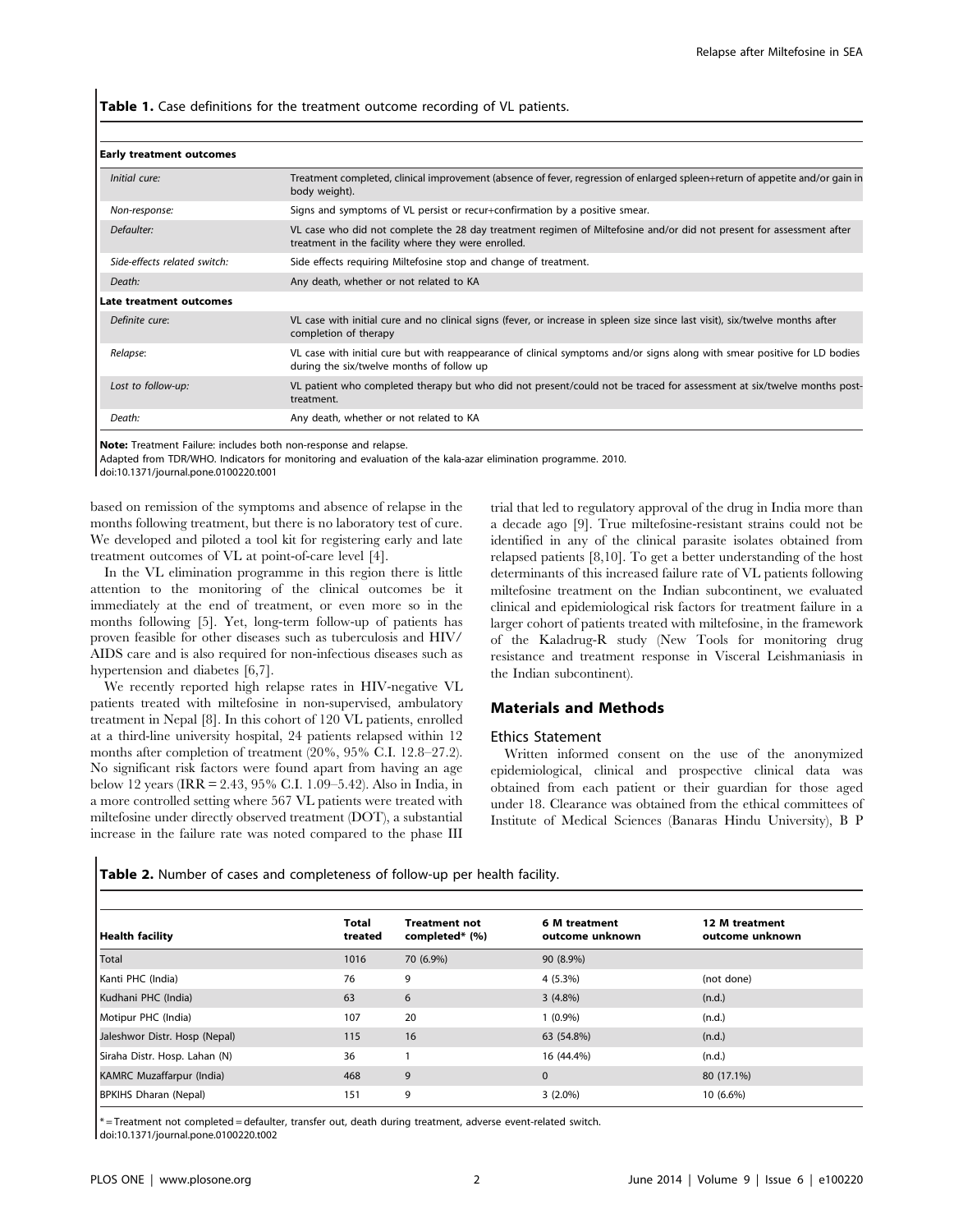| Table 3. Cure rates and relapse rates at various time points under ITI, ITI worst case, and per protocol analysis. |         |      |       |         |               |            |               |
|--------------------------------------------------------------------------------------------------------------------|---------|------|-------|---------|---------------|------------|---------------|
|                                                                                                                    |         |      |       |         |               |            |               |
|                                                                                                                    | no cure | ean. | total | % cured | 95% C.I.      | % relapsed | 95% C.I.      |
| End of Treatment                                                                                                   |         |      |       |         |               |            |               |
| Ė                                                                                                                  | 6       | 955  | 1016  | 94,0%   | 92.54%-95.46% | å          |               |
| L                                                                                                                  | 4       | 942  | 946   | 99,6%   | 99.16%-99.99% | Ρã         |               |
| 6 months post-treatment                                                                                            |         |      |       |         |               |            |               |
| E                                                                                                                  | 125     | 797  | 922   | 86,4%   | 84.23%-88.65% | 6,0%       | 4.44%-7.49%   |
| ITT worst-case                                                                                                     | 219     | 797  | 1016  | 78,4%   | 75.92%-80.97% | 14.3%      | 12.12%-16.42% |
| L                                                                                                                  | 56      | 796  | 852   | 93,4%   | 91.76%-95.09% | 6,2%       | 4.60%-7.84%   |
| 12 months post-treatment                                                                                           |         |      |       |         |               |            |               |
| E                                                                                                                  | 80      | 440  | 520   | 84,1%   | 80.99%-87.27% | 12,8%      | 9.94%-15.68%  |
| ITT worst-case                                                                                                     | 93      | 40   | 533   | 82,1%   | 78.83%-85.34% | 14,2%      | 11.22%-17.14% |
| a<br>P                                                                                                             | 65      | 439  | 504   | 86,6%   | 83.62%-89.57% | 12,8%      | 9.90%-15.74%  |
| doi:10.1371/journal.pone.0100220.t003                                                                              |         |      |       |         |               |            |               |

Relapse after Miltefosine in SEA

Koirala Institute of Health Sciences, the Institute of Tropical Medicine, and the University of Antwerp.

We followed VL patients prospectively and documented early and late treatment outcome as described in detail in Ostyn et al. (2013) [4]. In brief, patients were enrolled between 2009 and 2011 in seven different centers: three Primary Health Centres (PHCs) in Muzaffarpur district, Bihar India, in two district hospitals in Nepal, and two reference centers: KAMRC in Muzaffarpur, and BPKIHS in Dharan, Ghopa, Nepal. All patients were treated free of cost according to standard national guidelines, with the same proprietary drug (Impavido, Paladin Labs Inc., Montreal, Canada, 50-mg and 10-mg capsules) with the following dosing regimen: 100 mg daily (one 50-mg capsule in the morning and one 50-mg capsule in the evening after meals), for patients weighing  $>25$  kg; 50 mg every morning, for patients weighing  $\leq$ 25 kg; and 2.5 mg/ kg daily in divided doses, for patients aged  $\leq$ 12 years. We obtained data on potential clinical and epidemiological risk factors for all patients on a specially designed case record form. Only for the patients treated at the tertiary care centers KAMRC and BPKIHS, more extensive clinical data were available. Clinical endpoints were documented at the end of treatment and at 6 months post-treatment at the PHCs and the district hospitals, and up to 12 months post-treatment at the reference centers KAMRC and BPKIHS, according to the case definitions given in table 1.

We calculated the cure and failure rates at the end of treatment and at 6 and 12 months post-treatment in an intent-to-treat (ITT) and per-protocol (PP) perspective (definitions for ITT and PP analysis are provided in Table S1). For the per-protocol analysis, only patients with a complete 28 days treatment were considered. For the 6 and 12 months post-treatment outcomes, we included only those patients with a complete follow-up in the PP analysis, while in ITT, all lost-to-follow ups were considered as failures.

Data were analyzed in Stata/IC V10.1 (Stata Corp., College Station Tx, USA). A mixed effects Cox regression model with 'facility' as random effect was fitted to test for associations between potential risk factors and relapse. Patients were censored at the time of their last follow-up visit, which could be at 6 months or at 12 months. All variables significant at  $p = 0.10$  level on bivariate analysis were tested in the multivariate model; only factors significant a  $p = 0.05$  level were retained. We tested for interactions among the factors retained in the final model. Kaplan Meyer survival graphs were fitted for the factors retained in the final model. Patients who did not complete the full treatment (i.e. because of default, treatment switch because of severe adverse events, transfer to another health structure and death) were excluded from this part of the analysis, as well as those for whom the late treatment outcome was missing (i.e. lost to follow-up). Characteristics of included and excluded patients are shown in Table S2).

# Results

A total of 1016 patients were treated with miltefosine in the seven health structures within the study period 2009–2011 (table 2). ITT analysis at end of treatment gave a cure rate of 94.0% (95% CI 92.5%–95.5%) (see table 3). Cure rate at 6 months post treatment was 86.4% in ITT (95% CI 84.2%–88.7%) and 93.4% in PP (95% CI 91.8%–95.1%). The ITT worst case analysis scenario resulted in a cure rate of 78.4% (95% CI 75.9%–81.0%). Relapse rate was 6.2% in per protocol analysis and 14.3% in ITT worst-case-scenario (i.e. if all lost to follow-up were failures). There was a high inter-clinic variability in the completeness of the late outcome data, with a very high level of loss-to-follow-up in the district hospitals in Nepal situated close to the border with India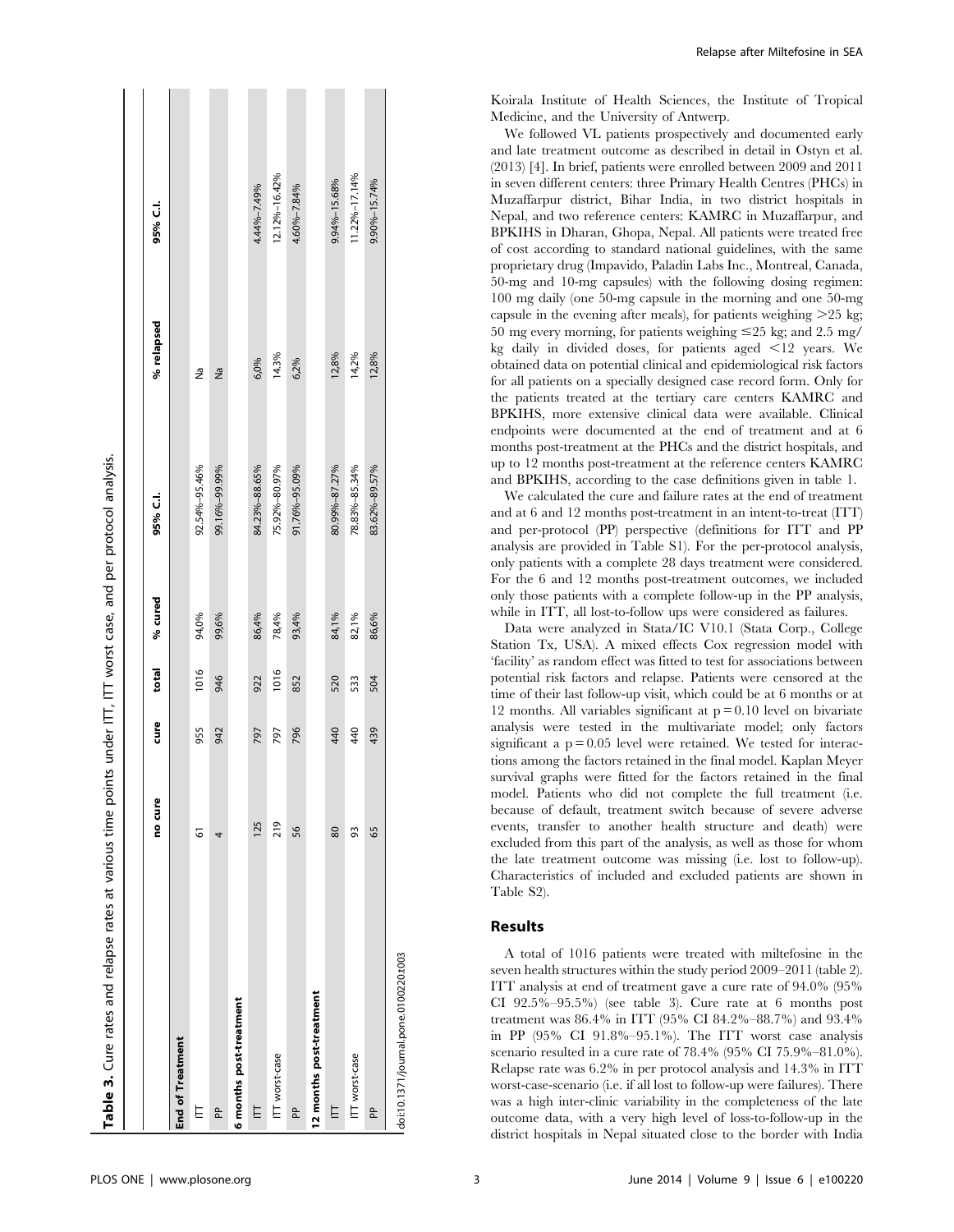Table 4. Factors associated with relapse in a 'bi-variate' model (controlled for treatment facility).

| <b>Factors</b>                             | Cured (n = 775) | Relapsed $(\%)$ (n = 78) | <b>IRR</b> | 95% CI        | $P$ -value |
|--------------------------------------------|-----------------|--------------------------|------------|---------------|------------|
| Gender                                     |                 |                          |            |               |            |
| Female                                     | 309             | 19 (5.8)                 | Referent   |               |            |
| Male                                       | 466             | 59 (11.2)                | 1.95       | $1.16 - 3.28$ | 0.012      |
| Age group                                  |                 |                          |            |               |            |
| 25 years and older                         | 348             | 21(5.7)                  | Referent   |               |            |
| 15 to 24                                   | 143             | 10(6.5)                  | 1.12       | $0.52 - 2.39$ | 0.775      |
| 10 to 14                                   | 155             | 22 (12.4)                | 2.36       | $1.29 - 4.35$ | 0.006      |
| $2$ to $9$                                 | 129             | 25 (16.2)                | 3.10       | $1.71 - 5.59$ | 0.000      |
| Previous Treatment for KA                  |                 |                          |            |               |            |
| No                                         | 670             | 65 (8.8)                 | Referent   |               |            |
| Yes                                        | 93              | 10(9.7)                  | 1.09       | $0.57 - 2.06$ | 0.793      |
| Duration of symptoms                       |                 |                          |            |               |            |
| 8 weeks or less                            | 617             | 62(9.1)                  | Referent   |               |            |
| More than 8 weeks                          | 143             | 13(8.3)                  | 0.61       | $0.33 - 1.13$ | 0.116      |
| Spleen size at admission >4 cm             |                 |                          |            |               |            |
| 4 cm or less                               | 445             | 48 (9.7)                 | Referent   |               |            |
| 5 cm or more                               | 288             | 30(9.4)                  | 0.80       | $0.40 - 1.59$ | 0.524      |
| Missing                                    | 42              | $\pmb{0}$                |            |               |            |
| Reporting of side effects during treatment |                 |                          |            |               |            |
| No                                         | 617             | 67 (9.8)                 | Referent   |               |            |
| Yes                                        | 158             | 11(6.5)                  | 0.65       | $0.31 - 1.33$ | 0.234      |
| Use of pediatric tablets in age $\leq$ 12  |                 |                          |            |               |            |
| <b>No</b>                                  | 90              | 16(15.1)                 | Referent   |               |            |
| Yes                                        | 89              | 19 (17.6)                | 1.35       | $0.66 - 2.76$ | 0.409      |

doi:10.1371/journal.pone.0100220.t004

(see Figure S1 for details). This was due to a large proportion of the patients treated there being Indian, who returned to India immediately after, or in some cases already during treatment. This rendered correct follow-up and tracing in case of nonattendance to appointments impossible. The fact that no cases of relapse were recorded from these health facilities is obviously biased for that reason.

For the Cox regression analysis we compared the clinical characteristics of the 78 relapse cases with the 775 patients who were considered cured at the last follow-up visit (either at 6 or 12 months post-treatment). (Note that the ratio *relapsed* to *cured* may not represent reality, since 10% of treated patients were lost-tofollow-up, and the maximal follow-up time of those who were cured was not equal between settings).

Relapse was 2 times more common amongst men compared to women, and 2 to 3 times more frequent in the age groups below 15 compared to the over 25 year olds, in the bivariate model (Table 4) as well as in the multivariate analysis (table 5). We tested for interaction between the variables retained and there was none. Previous VL history, or clinical characteristics at time of diagnosis such as duration of symptoms or spleen size were no predictors of relapse.

The Kaplan-Meier survival analysis (figure 1) shows how relapse is more common with younger age, but time of relapse (early vs late) does not differ, and continues to occur after the classic six months' follow up in all of the age groups. In all age groups, relapse is more common among the males (figure 2).

#### **Discussion**

Our analysis of a cohort of 1016 patients treated with miltefosine in different settings in Bihar, India and neighboring

Table 5. Factors associated with relapse in a multivariate model.

| <b>Factors</b> | <b>IRR</b> | 95% CI        | P-value  |
|----------------|------------|---------------|----------|
| Male sex       | 2.14       | $1.27 - 3.61$ | 0.004    |
| Age 15 to 24   | 1.06       | $0.49 - 2.26$ | 0.883    |
| Age 10 to 14   | 2.53       | $1.37 - 4.65$ | 0.003    |
| Age 2 to 9     | 3.19       | $1.77 - 5.77$ | < 0.0005 |

doi:10.1371/journal.pone.0100220.t005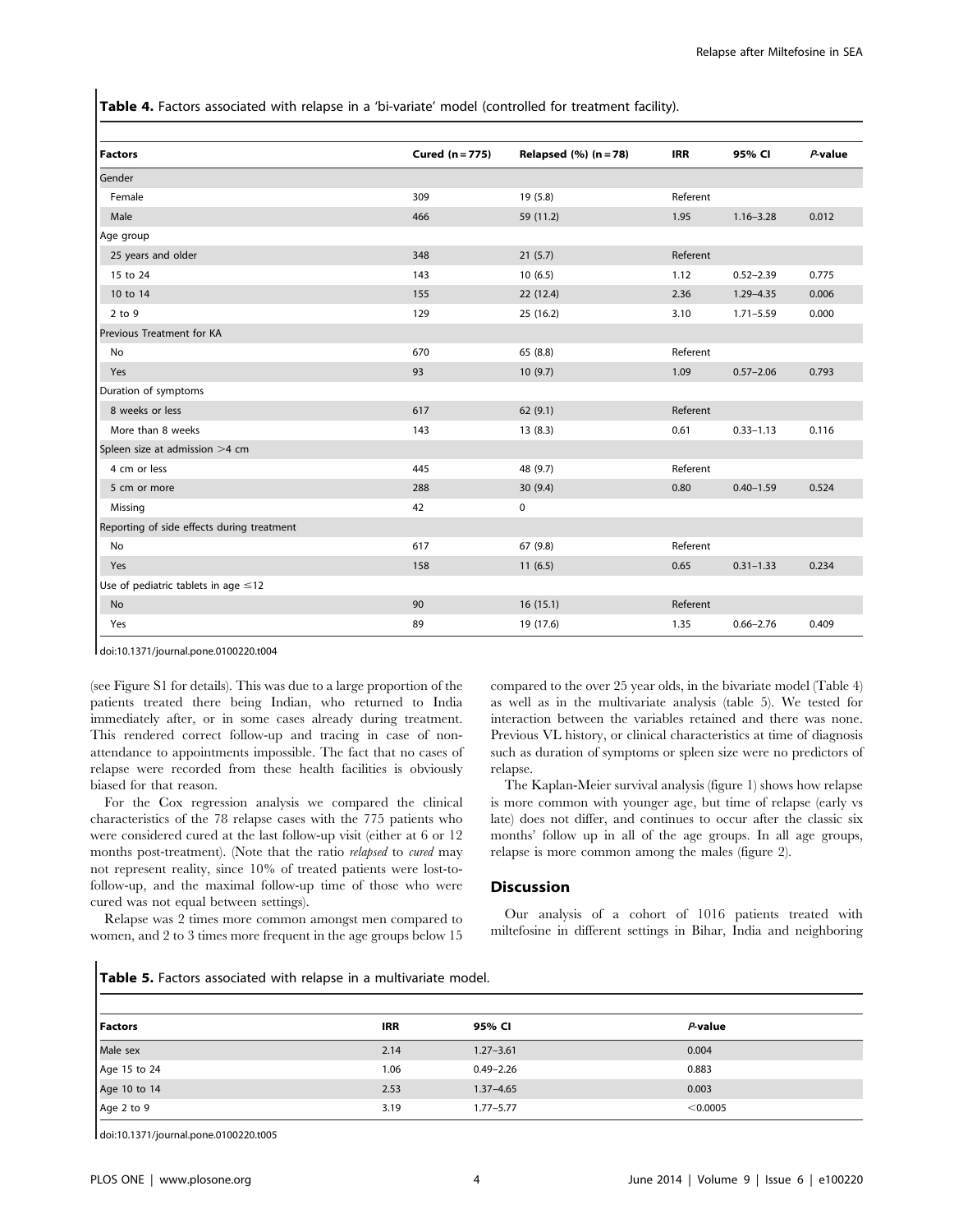

Figure 1. Kaplan-Meier Survival plot for relapse per age group. doi:10.1371/journal.pone.0100220.g001

Nepal shows a high relapse rate of 6.2% and 12.8% in PP analysis at 6 and 12 months post-treatment respectively. Clinical and epidemiological risk factors for relapse, considering only those with a post-treatment follow-up time of at least 6 months, were younger age and male sex. Relapse was 2 times more common amongst men (IRR 2.14, 95% CI 1.27–3.61), and 2 to 3 times more frequent in the age groups below 15 years compared to the over 25 year olds (Age 10 to 14: IRR 2.53; 95% CI 1.37–4.65 and Age 2 to 9: IRR 3.19; 95% CI 1.77–5.77). Previous VL history, or clinical presentation at time of diagnosis such as duration of symptoms or spleen size were no predictors of relapse.

Leishmaniasis relapse is known to occur frequently in HIV coinfected patients or in other immunocompromised patients, and when it occurs in immunocompetent patients, it is attributed mainly to drug resistance or suboptimal treatment regimens, as seen with antimonials in Bihar, India [11] and in Southern Sudan [12]. In our study area HIV co-infection is rare, HIV is tested for and when positive, patients are treated with amphotericin B, so our results on miltefosine-treatment concern an HIV-negative population. No arguments for resistance to miltefosine were found [8,12,13] and quality, dosing and duration as well as adherence to miltefosine treatment were verified [4,8,10,14] In absence of these explanations, the mechanism of relapse is thought to relate to a failure of maintaining the initially successfully acquired T-cell dependent immune response. In mouse experiments, Murray et al. found distinguishable host mechanisms at T cell, cytokine and macrophage levels between the initial and the post-treatment response [15]. L. donovani parasites are capable of manipulating the host's T-cell dependent immune response and in this context, strains with higher infectivity have been have been observed in relapse patients compared to those who did not relapse [16]. Ultimately, many epidemiological and clinical factors that influence immunocompetence might present as risk factors for initial development of VL as well as for treatment failure and eventual relapse of disease, such as age, sex, malnutrition or concomitant infections.

Similarly, age, sex, nutrition and concomitant medication might theoretically have an impact on the metabolism and disposition of miltefosine and reduce exposure to miltefosine [17].

Age and sex have often been cited in epidemiological studies as risk factors for VL as well as for relapse, both in East-African and in Indian VL [18,19]. Then again in the largest retrospective study of risk factors for VL relapse, Gorski et al. in Southern Sudan found, apart from shorter treatment duration, only splenomegaly to be associated with increased risk of relapse, and no association with sex, age, malnutrition and complications of treatment [12]. Note that VL in East-Africa occurs at a younger age than in

| Study                                                                                                                                                                                          | Country    | Year         | Study type | ş               |           | % below 12 Early treatment Outcome |                |                       |             | Late treatment Outcome* |                                            |
|------------------------------------------------------------------------------------------------------------------------------------------------------------------------------------------------|------------|--------------|------------|-----------------|-----------|------------------------------------|----------------|-----------------------|-------------|-------------------------|--------------------------------------------|
|                                                                                                                                                                                                |            |              |            |                 |           | cure (%)<br>Clinical               | failure/death  | missing/ttm<br>switch | Cure (%)    |                         | Lost to Follow-<br>Relapse (%) up/i.death# |
| Jha et al. (1999) [38]                                                                                                                                                                         | India      | 6661         | Phase 2    | $\overline{30}$ |           | 30 (100%)                          | $\infty$       | $\frac{0}{2}$         | 29 (96.7%)  | $1(3.3\%)$              | $\frac{0}{2}$                              |
| Sundar et al. (2002) [20]                                                                                                                                                                      | India      | 1999-2000    | Phase 3    | 299             | $\bullet$ | 299 (100%)                         | $\frac{8}{2}$  | $\frac{0}{0}$         | 282 (94.3%) | $9(3.0\%)$              | 8/0                                        |
| Bhattacharya et al. (2007) [21]                                                                                                                                                                | India      | 2003-2004    | Phase 4    | 1132            | 38%       | 1078 (95.2%)                       | 6/3            | 45/0                  | 927 (81.9%) | 44 (3.9%)               | 107/0                                      |
| Rahman et al. (2011) [39]                                                                                                                                                                      | Bangladesh | 2006-2007    | Phase 4    | 977             | 41%       | 865 (88.5%)                        | 24/0           | 52/36                 | 701 (71.7%) | ≸                       | 69/0                                       |
| Sundar et al. (2012) [9]                                                                                                                                                                       | India      | 2009-2011    | Phase 4    | 567             | 24%       | 553 (97.5%)                        |                | 4/8                   | 512 (90.3%) | 39 (6.9%)               | $\frac{2}{\sqrt{2}}$                       |
| Rijal et al. (2013) [8]                                                                                                                                                                        | Nepal      | 2008-2011    | Phase 4    | 120             | 28%       | 115 (95.8%)                        | $\overline{6}$ | 1/3                   | 99 (82.5%)  | 13 (10.8%)              | O/2                                        |
| After 12 months:                                                                                                                                                                               |            |              |            |                 |           |                                    |                |                       | 88 (73.3%)  | 24 (20.0%)              | $\frac{1}{2}$                              |
| Ritmeijer et al. (2006) [41]                                                                                                                                                                   | Ethiopia   | not reported | <b>RCT</b> | 290             | $\bullet$ | 256 (88.3%)                        | 23/6           | 5/0                   | 157 (54.1%) | 30 (10.3%)              | 60/9                                       |
| *at 6 months post-treatment, unless indicated otherwise;<br>criteria for cure not comparable with other trials.<br>doi:10.1371/journal.pone.0100220.t006<br>#death not directly related to VL; |            |              |            |                 |           |                                    |                |                       |             |                         |                                            |

Table 6. Overview of various clinical trials on miltefosine efficacy.

Table 6. Overview of various clinical trials on miltefosine efficacy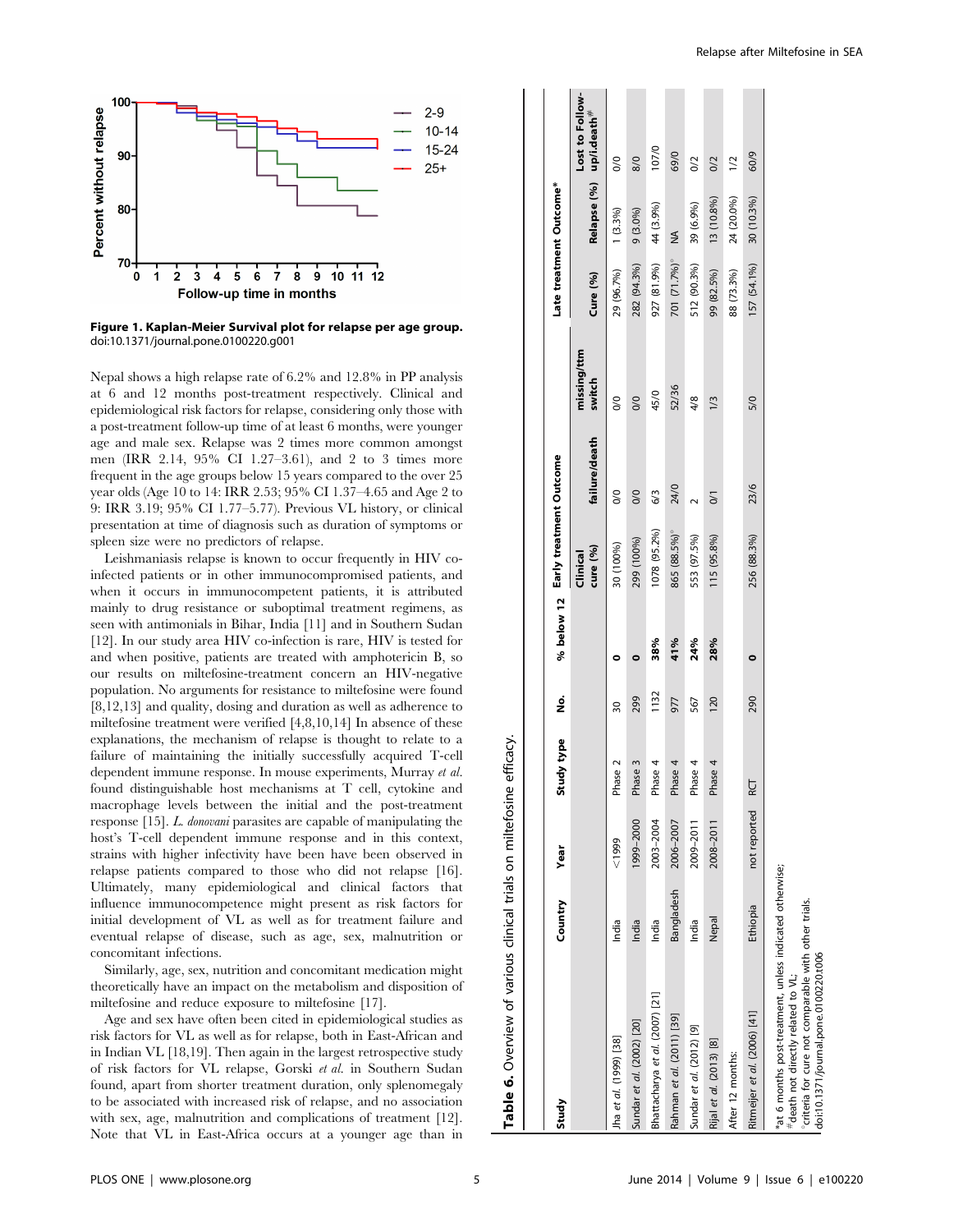| Study                                 | Country | Year      | Study<br>type | ş             | Early treatment Outcome |                   |                        | Late treatment Outcome* |             |                                            |
|---------------------------------------|---------|-----------|---------------|---------------|-------------------------|-------------------|------------------------|-------------------------|-------------|--------------------------------------------|
|                                       |         |           |               |               | cure (%)<br>Clinical    | failure/<br>death | ttm switch<br>missing/ | Cure (%)                | Relapse (%) | Lost to Follow-<br>up/i.death <sup>#</sup> |
| Sundar et al. (2003) [22]             | India   | 1999-2000 | Phase 2       | $\frac{8}{2}$ | 18 (100%)               | $\frac{8}{2}$     | $\frac{1}{2}$          | 15 (83.3%)              | 2 (11.1%)   | $\overline{a}$                             |
| Bhattacharya et al. (2004) [40]       | India   | 2001-2002 | Phase 3       | 80            | 79 (98.7%)              | $\overline{5}$    | 0/0                    | 75 (93.7%)              | 3 (3.7%)    | $\leq$                                     |
| Bhattacharya et al. (2007) [21]       | India   | 2003-2004 | Phase 4       | 411           | 406 (98.8%)             |                   |                        | 335 (93.6%)             | 23 (6.4%)   |                                            |
| Singh et al. (2006) [42]              | India   | 2003-2005 |               | 64            | 63 (98.4%)              | $\frac{1}{0}$     | 0/0                    | 59 (92.2%)              | $1(1.6\%)$  | 3/0                                        |
| doi:10.1371/journal.pone.0100220.t007 |         |           |               |               |                         |                   |                        |                         |             |                                            |

Relapse after Miltefosine in SEA

South-East Asia and can therefore not be compared. Comparable risk factor studies from South-East Asia are not available.

If younger age is indeed a risk factor for relapse, then this could partly explain the increase of the failure rate after oral miltefosine treatment, compared to the phase III trial that had led to the registration of the drug a decade ago [10], since inclusion criteria for age have been changed since. Miltefosine had shown excellent efficacy in the region, notably in clinical trial settings (adults, under DOT, follow-up time of 6 months) with cure rates of over 90% and relapse rates below 5% [20,21] (see supplementary data, tables 6 and 7). The pediatric studies, though low in number of patients treated, showed poorer outcomes and higher relapse rates from the start [22], and a subsequent report on miltefosine efficacy that included children below 12 years of age, representing 38% of the treated population, also showed poorer outcomes in children [21].

The higher relapse rate in children after miltefosine treatment might also have a pharmacological cause. Miltefosine is only slowly cleared from the human body by phospholipases [23]. Dorlo et al. demonstrated that children are significantly less exposed to miltefosine than adults when receiving a similar 2.5 mg/kg/day dosage of miltefosine [24] and proposed a new dosing algorithm to solve this apparent difference in drug exposure between age and body-size groups. Although the exact therapeutic window of miltefosine remains unknown, the first pharmacokinetic-pharmacodynamic relationship for miltefosine in VL has recently been identified. Miltefosine drug exposure (in this case the time that the miltefosine plasma concentration in patients was above  $10\times EC_{50}$  in vitro susceptibility of the parasite) was significantly associated with the probability of relapse of disease in patients [25]. Similarly, the link between higher failure rates in children and decreased drug exposure in comparison to adults treated with a similar mg/kg dosage has previously been described as well for other antileishmanial drugs, such as meglumine antimoniate [26,27].

Prevalence and intensity of infectious diseases are commonly higher in males than in females, as seen with protozoa, nematodes, trematodes, cestodes and arthropods [28]. There are two main hypotheses that explain this observation. The behavioral hypothesis emphasizes gender-related differences in exposure while the physiological hypothesis stresses that genetic and immunological differences may lead to increased susceptibility in males, i.e. linked to circulating steroid hormones [29]. Such male predisposition has been found in the incidence of leishmaniasis, in cutaneous [30] as well as visceral leishmaniasis [31–34]. In our cohort, the discrepancy between relapse rates of men and women was present in all age groups and higher in the older  $(>9 \text{ yrs})$  (table 2, fig. 2), and in all health facilities where relapses were recorded. We found no arguments for behavioral differences with regards to adherence between male and female patients nor between younger and older age groups. In an adherence sub-study in the three participating hospitals in Nepal, adherence defined as 90% of all capsules in the complete treatment regimen taken was 83%, with male sex even being a predictor of good adherence (OR = 2.60, 95% CI 1.02– 6.67) [13]. Moreover, almost half of the patients (i.e. those treated at KAMRC) had received miltefosine under DOT.

Differences of statistical significance in treatment outcome for VL between male and female (nor between age groups) have not been reported in clinical trials with other VL drugs, possibly obscured by limited sample sizes, low failure rates and shorter durations of follow-up. Also with pentavalent antimony, where large treatment failure rates (65%) have been recorded, no clinical or biochemical characteristics could be identified that predicted failure [35]. In another cohort in Bihar, unresponsiveness to

Table 7. Pediatric studies.

Table 7. Pediatric studies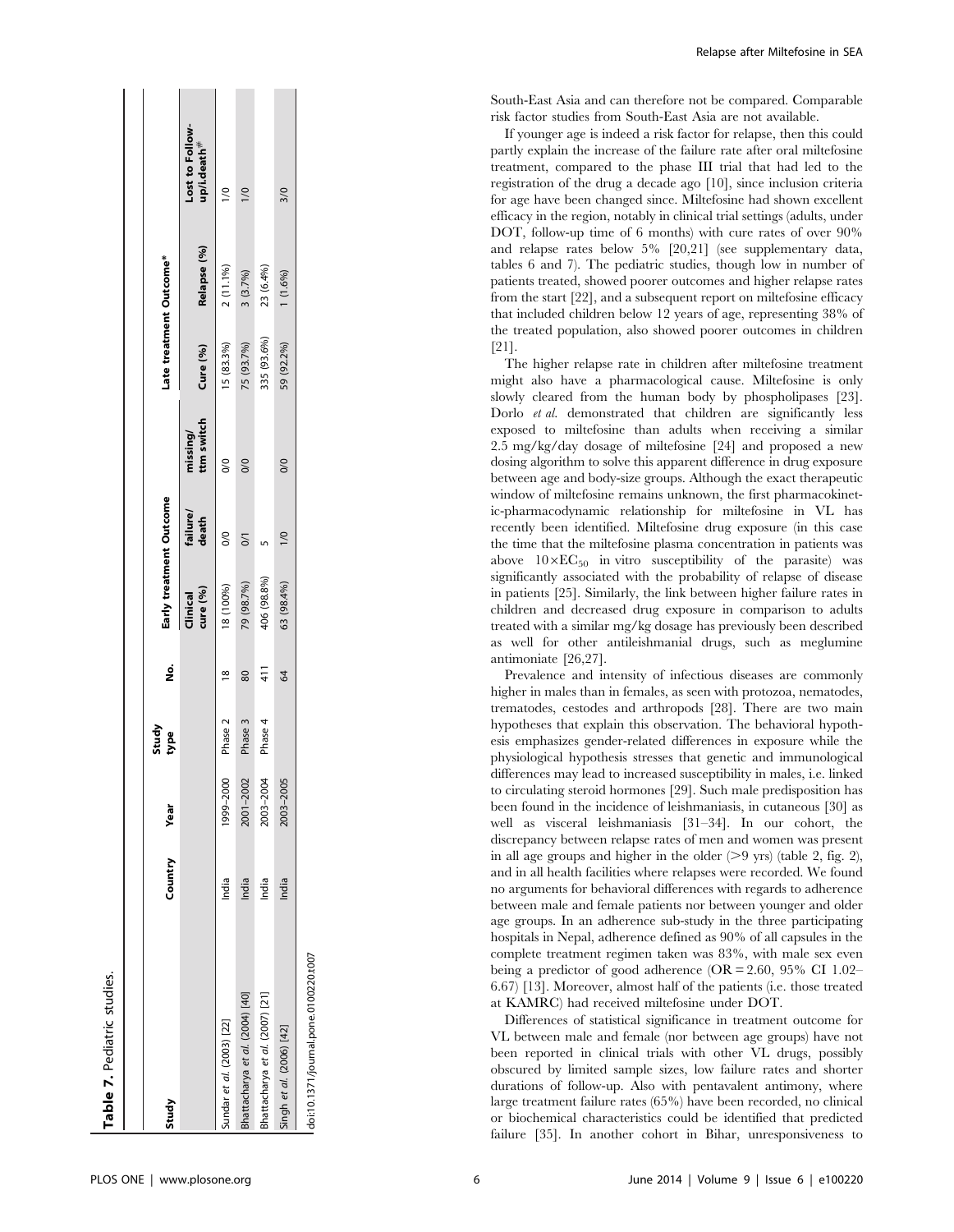

# Proportion of relapse after miltefosine, per age group and per gender

Figure 2. Percentage of Relapse per age and gender. doi:10.1371/journal.pone.0100220.g002

sodium stibogluconate at the end of treatment was higher in women (48%) compared to men (40%) [36], but this difference was not statistically significant. But in the phase 4 trial with miltefosine [20] the sub-analysis in under-12s shows a failure rate of 8.7% in boys and 3.3% in girls  $(P = 0.04)$ .

These findings suggest that poorer treatment outcomes i.e. increasing relapse rates under routine program conditions in South-East Asia should not necessarily be seen as an early sign of emerging resistance in the parasite, but can be explained by the enlargement of inclusion criteria to younger age groups with possibly different immune responses against the parasite infection and/or insufficient drug exposure.

More studies are required to help us understand the immunological and pharmacokinetic intricacies that determine success or failure of available and future treatments, both in immunocompetent and HIV co-infected VL patients. Close monitoring of the parasites emerging from the relapses is also recommended, in order to follow the rise of molecular adaptations, like drug resistance or increased virulence, as recently observed in miltefosine relapsing cases [16].

Our findings underscore the need for a close monitoring of treatment outcomes, as well as a critical analysis of the data generated through this monitoring. They highlight the importance of proper clinical trials in children, including pharmacokinetics, to determine the safety, efficacy, drug exposure and therapeutic response of new drugs for neglected diseases, even if running such studies might be extra challenging in the light of ethical regulations. Extrapolation of adult studies is insufficient, and use in infants and adolescents may not necessarily yield comparable results or may even be harmful. In VL, which is a disease affecting often the younger age groups (more so even in East-Africa than in

# References

- 1. Guerin PJ, Olliaro P, Sundar S, Boelaert M, Croft SL, et al. (2002) Visceral leishmaniasis: current status of control, diagnosis, and treatment, and a proposed research and development agenda. Lancet Infect Dis. 2: 494–501.
- 2. Banjara MR, Hirve S, Siddiqui NA, Kumar N, Kansal S, et al. (2012) Visceral leishmaniasis clinical management in endemic districts of India, Nepal, and Bangladesh. J Trop Med. 2012: 126093. doi:10.1155/2012/126093.
- 3. Croft SL, Sundar S, Fairlamb AH. (2006) Drug resistance in leishmaniasis. Clin Microbiol Rev. 19: 111–26.
- 4. Ostyn B, Malaviya P, Hasker E, Uranw S, Singh RP, et al. (2013) Retrospective Quarterly Cohort Monitoring for patients with Visceral Leishmaniasis in the Indian subcontinent: outcomes of a pilot project. Trop Med Int Health. 18: 725– 33.
- 5. Malaviya P, Singh RP, Singh SP, Hasker E, Ostyn B, et al. (2011) Monitoring drug effectiveness in kala azar in Bihar, India: cost and feasibility of periodic

SE Asia), such targeted phase 4 studies and pharmacokinetic studies in children are morally imperative [37].

#### Supporting Information

# Figure S1 Flowchart of treatment outcome per clinical setting.

(TIFF)

Table S1 Definitions for ITT and PP analysis. (DOCX)

Table S2 Characteristics of included (full follow-up available, at least up to 6 months) and excluded (treatment not completed or lost to follow-up) patient data.

(DOCX)

### Acknowledgments

All data were obtained in the frame of a research project in India and Nepal on new tools for monitoring drug resistance and treatment response in Visceral Leishmaniasis in the Indian subcontinent (Kaladrug-R, see also http://www.leishrisk.net/kaladrug/). Special thanks to the field teams of KAMRC especially Dr. Rudra P. Singh, Mr. Rakesh and Mr. Pewan, and of BPKIHS especially Dr. Surendra Uranw for training and supervision, data collection and patient tracing.

#### Author Contributions

Conceived and designed the experiments: BO SR SS JCD MB. Analyzed the data: BO EH TPCD. Contributed reagents/materials/analysis tools: TPCD JCD. Wrote the paper: BO EH MB. Revision and final approval of the manuscript: TPCD SR SS JCD MB. Acquisition of the data: SR SS.

random surveys vs. a health service-based reporting system. Trop Med Int Health. 16: 1159–66.

- 6. Khader A, Farajallah L, Shahin Y, Hababeh M, Abu-Zayed I, et al. (2012) Cohort monitoring of persons with diabetes mellitus in a primary healthcare clinic for Palestine refugees in Jordan. Trop Med Int Health. 17: 1569–1576.
- 7. Khader A, Farajallah L, Shahin Y, Hababeh M, Abu-Zayed I, et al. (2012) Cohort monitoring of persons with hypertension: an illustrated example from a primary healthcare clinic for Palestine refugees in Jordan. Trop Med Int Health. 17: 1163–70.
- 8. Rijal S, Ostyn B, Uranw S, Rai K, Bhattarai NR, et al. (2013) Increasing Failure of Miltefosine in the Treatment of Kala-azar in Nepal and the Potential Role of Parasite Drug Resistance, Reinfection, or Noncompliance. Clin Infect Dis. 56: 1530–8.